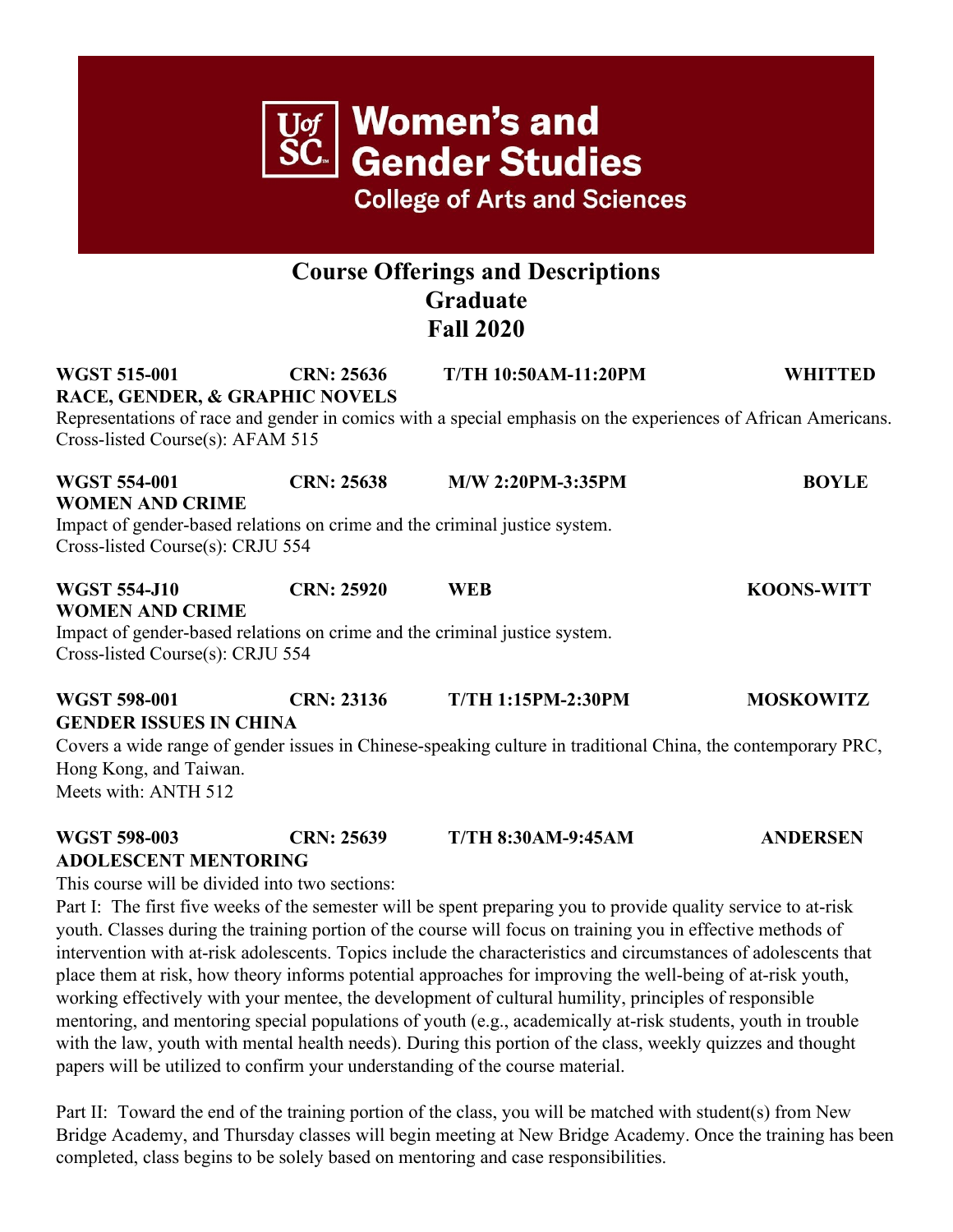#### **WGST 621-001 CRN: 25629 T/TH 10:05AM-11:20AM MANN MATERNAL AND CHILD HEALTH**

An interdisciplinary examination of reproductive health, rights, and justice issues, with a focus on maternal and child health. Cross-listed Course: HPEB 621

**WGST 701-001 CRN: 25630 T 5:30PM-8:00PM HARRISON FEMINIST THEORIES & EPISTEMOLOGIES**

Examination of feminist theories and epistemologies from diverse disciplines and intellectual movements, providing an overview of historical developments in feminist discourse. Emphasis on debates surrounding such concepts as gender, identity, difference, power, and embodiment.

#### **WGST 705-001 CRN: 25631 M 4:40PM-7:25PM MITCHEM RACE, CLASS, GENDER, & SEXUALITY**

Historical and contemporary dimensions of social inequality centered in race, social class, gender, and sexuality.

Cross-listed Course: SOCY 705, PSYC 751

#### **WGST 796-001 CRN: 20469 T 4:25PM-7:10PM GUO BODIES IN CROSS-CULTURAL PERSPECTIVES**

This course examines theoretical engagements with questions of the body from the cross-cultural perspectives, with focus on gendering and sexualization as culturally embedded bodily processes. Pairing texts from "East" (esp. China) and "West", we also critique the "East-West" dichotomy.

Meets with: CPLT 880

#### **WGST 796-002 CRN: 23172 TH 4:25PM-7:10PM SHAH ADVANCED TOPICS IN EDUCATIONAL FOUNDATIONS & INQUIRY: GENDER AND EDUCATION**  Gender issues and gendered practices in education have global relevance and have received sustained scholarly and policy interest in northern and southern societies, as well as in the work of major international organizations such as the World Bank, the OECD, and various United Nations' agencies, bilateral donors, and transnational civil society organizations. This course will provide students with an opportunity to critically and comparatively explore different theoretical (e.g., feminist, womanist, Women in Development, Women and Development, Gender and Development, social change, etc.) and discursive frameworks (e.g., human capital, human rights, human capabilities), policies and practices (e.g., Education for All, United Nations Girls' Education Initiative, affirmative action, single-sex education initiatives, feminist pedagogy etc.) that have constituted and shaped the broad and interdisciplinary field of gender and education over the last century. Given that the emphasis in this course is on "gender" as a socially constructed, performed, and contested identity(s), we will critically and comparatively investigate the educational opportunities, experiences and outcomes for girls, boys, women and men, as well as people identifying as non-binary, from early childhood to adulthood. Critical attention will also be given to the intersections of gender, race, class, age, and sexual orientation (among other categories of social difference) in relation to educational access, survival, output, and outcomes. Meets with: EDFI 845

## **WGST 796-003 CRN: 29324 T 4:25PM-7:10PM CROCKER FEMINISMS NOW**

This course explores the centrality of gender, racemaking, sexuality, disability, and social class to different areas of feminist theory. We will not only think about how the terms of feminism have changed but also discuss where feminism might be headed in contemporary thought.